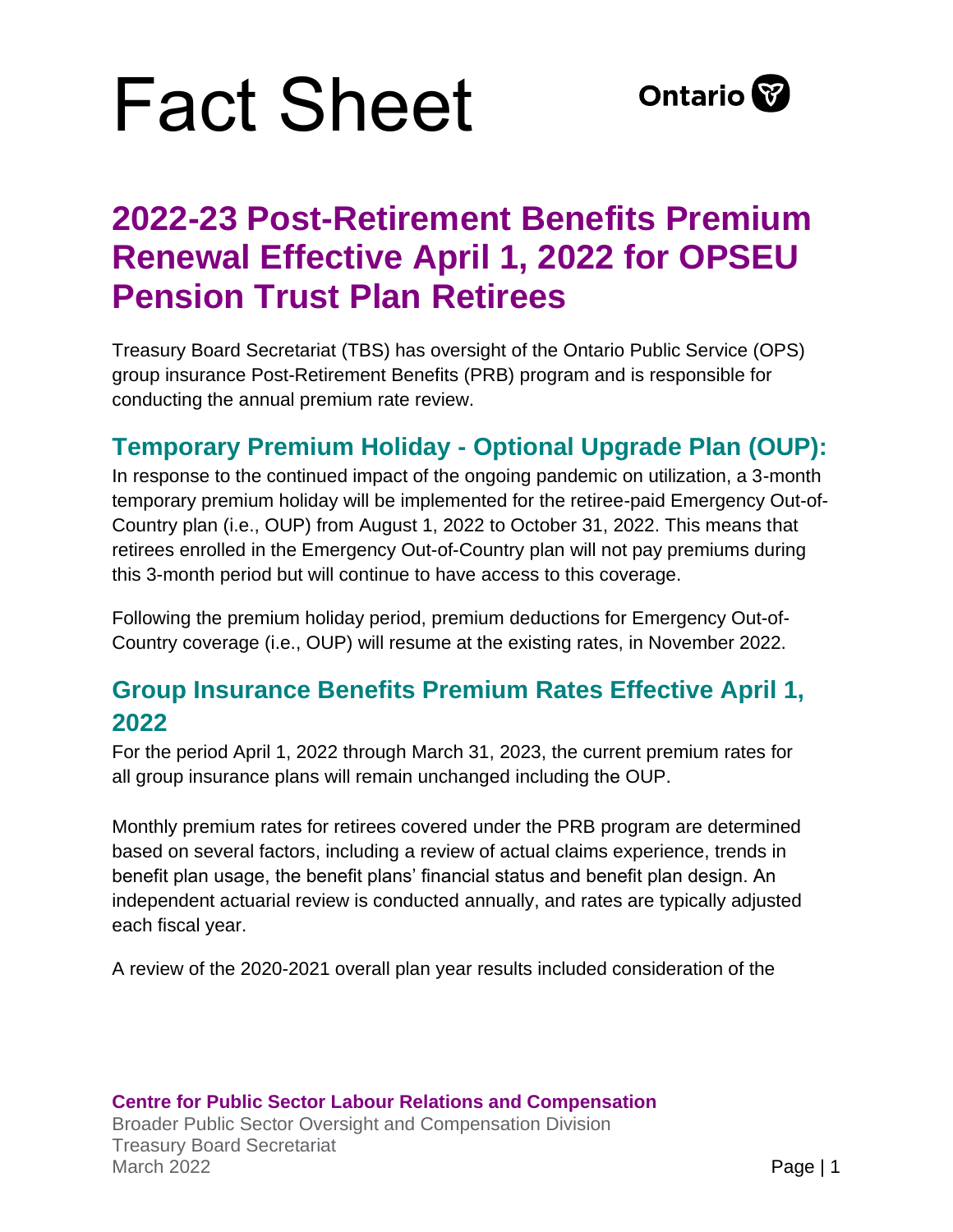

continued impact related to the COVID-19 pandemic and fiscal implications to the Province. Over the plan year, claims utilization increased in some benefit plans and decreased in others.

### **Premium Cost-Sharing Arrangements**

If you are an OPSEU Pension Trust (OPTrust) retiree or survivor and currently enrolled in a PRB plan, you may be subject to cost-sharing terms associated with your elected plan. Additionally, you are either enrolled or eligible to enrol in a 100% retiree-paid Optional Upgrade Plan (OUP) that comprises emergency out-of-country coverage and global medical assistance as follows:

| <b>PRB Plan</b>                         | <b>Cost-Sharing Terms</b>                                                                                                                     |
|-----------------------------------------|-----------------------------------------------------------------------------------------------------------------------------------------------|
| Legacy Plan (169494)                    | 50:50 premium cost-sharing: If you are enrolled in this<br>plan, you pay 50 percent of the applicable premium rate<br>adjustment.             |
| <b>Retiree Focused Plan</b><br>(169974) | The 100 percent Government-paid plan: If you are<br>enrolled in this plan, you will not be affected by any<br>premium rate adjustments.       |
|                                         | <b>OR</b>                                                                                                                                     |
|                                         | The 100 percent retiree-paid plan: If you are in enrolled in<br>this plan, you will be subject to any applicable premium<br>rate adjustments. |

Please find information below relating to the premium rates that apply to you for PRB group insurance benefits including the OUP.

#### **2022-2023 Group Insurance Premium Rates**

The following rate tables outline the monthly premiums for the Legacy and Retiree Focused plans, as applicable.

**Legacy Plan – 50:50 Cost Sharing** – Rates for 2022-2023 including 8% Retail Sales Tax (RST) will continue to apply as follows:

**Centre for Public Sector Labour Relations and Compensation** Broader Public Sector Oversight and Compensation Division Treasury Board Secretariat March 2022 **Page | 2**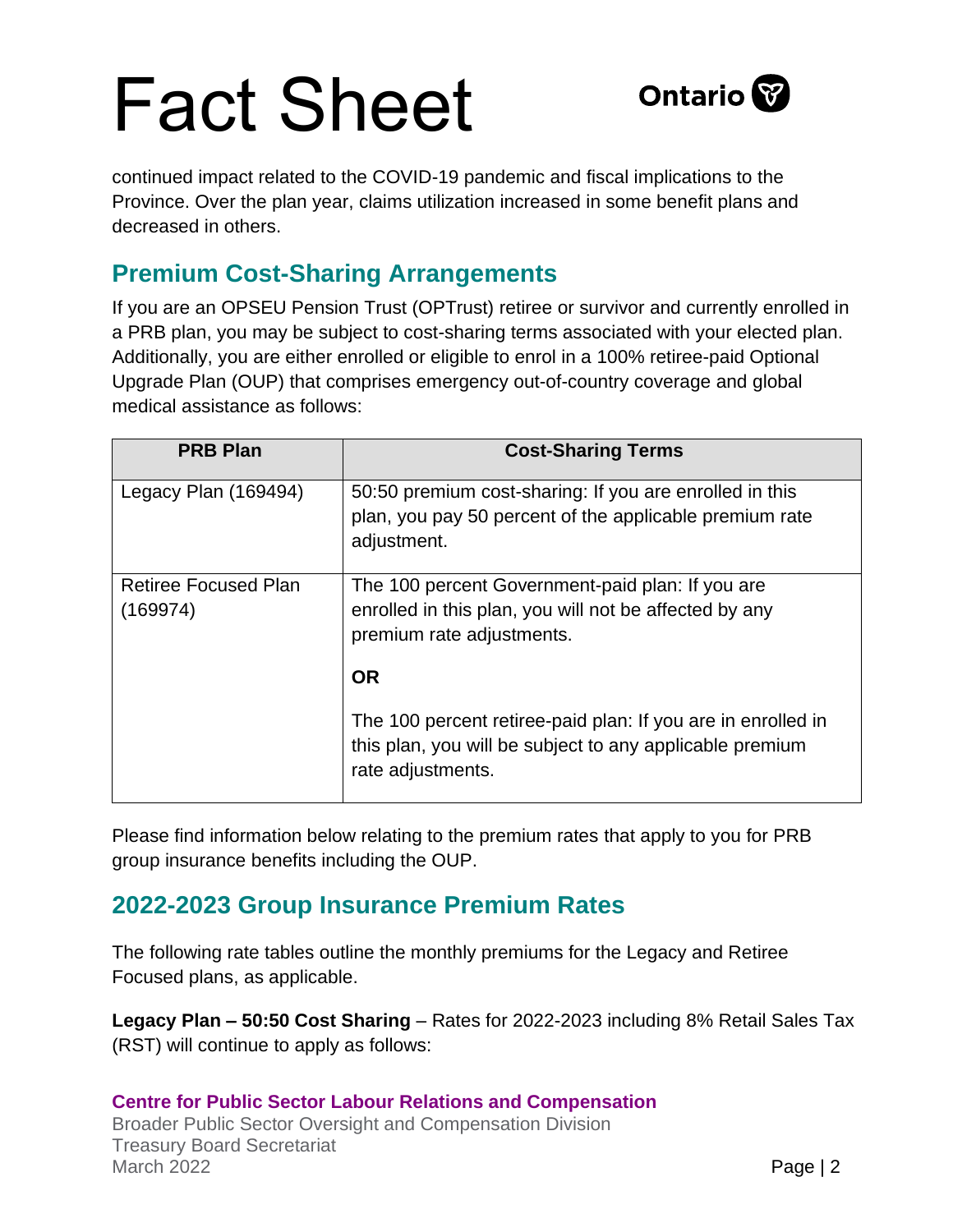| <b>Legacy Plan</b> | <b>Monthly Cost of Plan</b><br>(in effect until March 31, 2023) | You Pay (monthly)<br>(in effect until March 31, 2023) |
|--------------------|-----------------------------------------------------------------|-------------------------------------------------------|
| Single             | \$161.02                                                        | \$80.51                                               |
| Family             | \$298.40                                                        | \$149.20                                              |

**Retiree Focused Plan** – **Members paying 100% premiums:** Rates for 2022-2023 including RST will continue to apply as follows:

| <b>Retiree-Focused Plan</b> | You Pay (monthly)<br>(in effect until March 31, 2023) |
|-----------------------------|-------------------------------------------------------|
| Single                      | \$80.51                                               |
| Family                      | \$149.20                                              |

**OUP Plan A: Legacy Plan Members** – Rates for 2022-2023 including 8% RST will continue to apply as follows:

| <b>OUP Plan A</b><br>(Emergency Out-of-Country coverage, Global<br>Medical Assistance and Catastrophic Drug<br>Coverage) | You Pay (monthly)<br>(in effect until March 31, 2023) |
|--------------------------------------------------------------------------------------------------------------------------|-------------------------------------------------------|
| Single                                                                                                                   | \$26.78                                               |
| Family                                                                                                                   | \$43.86                                               |

**OUP Plan B: Retiree Focused Plan** – Rates for 2022-2023 including 8% RST will continue to apply as follows:

| <b>OUP Plan B</b><br>(Emergency Out-of-Country coverage and<br><b>Global Medical Assistance)</b> | You Pay (monthly)<br>(in effect until March 31, 2022) |
|--------------------------------------------------------------------------------------------------|-------------------------------------------------------|
| Single                                                                                           | \$23.84                                               |
| Family                                                                                           | \$37.56                                               |

#### **Centre for Public Sector Labour Relations and Compensation**